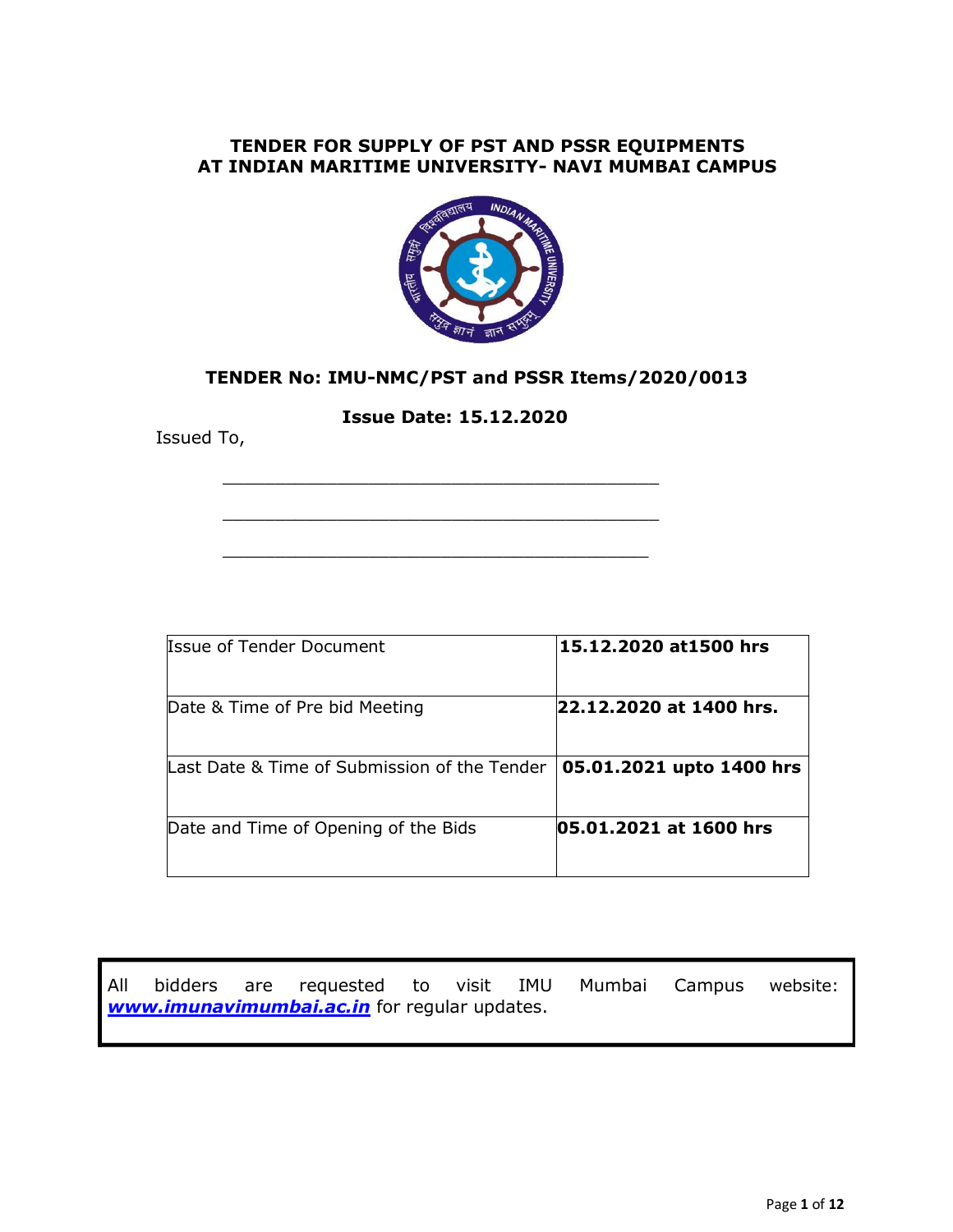# **1. General Information:**

# **TENDER ENQUIRY**

# Subject: Tender Enquiry(2 bid system) for supply of PST and PSSR Equipments

Issue Date and Time of Tender :15.12.2020 at 1500hrs Last Date for Submission of Tender: 05.01.2021 at 1400hrs

| Type of Tender | Two cover system      |
|----------------|-----------------------|
|                | Cover-I-Technical Bid |
|                | Cover-II- Price Bid   |

Tender documents consisting of Technical & Financial Bids shall be submitted by the bidders in Two separate sealed envelopes:

- a) Cover I (Technical Bid), should contain the covering letter, Notice Inviting Tender (NIT) signed on all pages, Annexure I, Annexure II, etc. This cover should be sealed and superscribed as "Technical Bid" .
- b) Cover II (Price Bid), should contain only Price Bid (Annexure V). This cover should be sealed and superscribed as "Price Bid".

Covers 1 & 2 should be kept in a separate main cover and this cover should also be sealed, superscribed as "Tender for Supply PST and PSSR Items at IMU-NMC". The bids should reach latest by **1400** hrs on **05.01.2021**

Duly sealed tenders are invited on behalf of Deputy Registrar (Admin.), Indian Maritime University, T.S. Chanakya, Navi Mumbai Campus ,Karave, Nerul, Navi Mumbai- 400706, for the supply and installation of belowmentioned PST /PSSR equipments strictly as per below specifications.

| S<br><b>No</b> | <b>EQUIPMENT</b><br><b>REQUIRED</b> | <b>SIZE</b> | <b>QUANTITY</b> | <b>SPECIFICATIONS</b>        | <b>REMARKS</b> |
|----------------|-------------------------------------|-------------|-----------------|------------------------------|----------------|
| 1              | <b>MOB Marker</b>                   |             | 01              | 200mmx500mm,wt<br>about 5 Kg | none           |
| $\overline{2}$ | Line throwing<br>Apparatus          |             | 01              | 300mtr line comet            | none           |
| 3              | Respirator                          |             | 02              | P100                         | none           |
| $\overline{4}$ | L raft repair kit tapes<br>and glue |             | 50              | na                           | none           |
| 5              | <b>Fall Arrester</b>                |             | 01              | <b>BS 12KN-15KN</b>          | none           |
| 6              | Safety goggles                      |             | 02              |                              |                |
|                |                                     |             |                 | na                           | none           |
| $\overline{7}$ | Anti dust mask                      |             | 02              | na                           | none.          |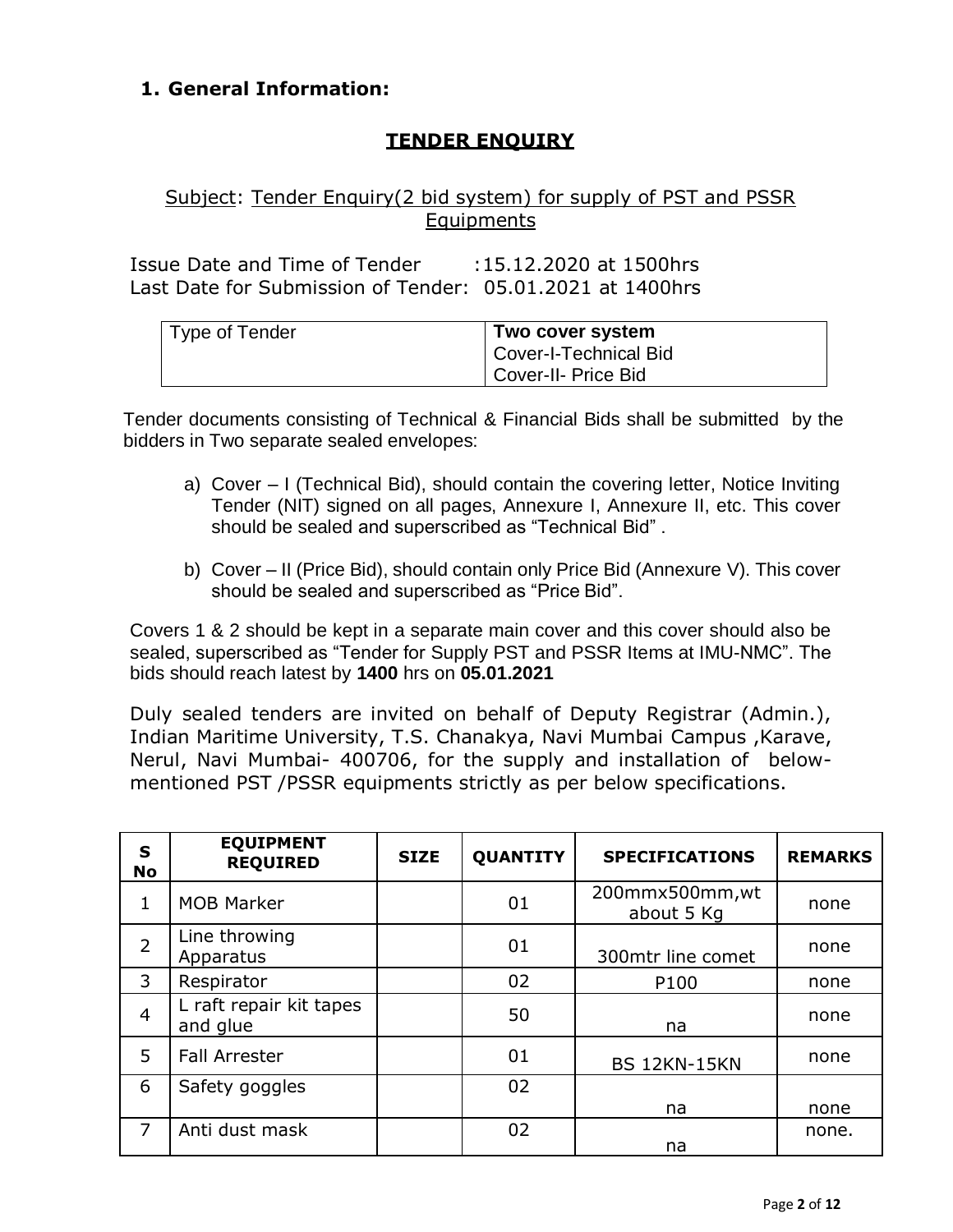| Ear muff |    | none |
|----------|----|------|
|          | ◡▵ |      |

Only reputed suppliers are requested to quote their minimum rates **strictly** as per tender specifications in attached Price Bid Format as *Annexure 'v'.* Third Party/reseller bids shall not be accepted. The Authorized dealer must have Captive Service station in Mumbai/Navi Mumbai area.

## **(2) TERMS AND CONDITIONS** :

## 1. SUBMISSION OF BID :

The offer in a duly sealed envelope, (Technical bid and price bid should be in separate envelopes) should be sent by courier/Regd. Post or in person duly super subscripted as *"Tender for supply of PST and PSSR Equipments at IMU-NMC"* on top of the envelope so as to reach the office of IMU–Navi Mumbai Campus on or before stipulated due date and time. Offers sent through Fax/Email will not be accepted. Bidders are advised to submit the tender by hand so that it is submitted within given time. IMU – Navi Mumbai Campus will not be responsible for delayed/late submission/received late by Post/Courier.

#### 2. Tender Document :

Tender document can be down loaded from IMU – Navi Mumbai Campus website [www.imunavimumbai.ac.in.](http://www.imunavimumbai.ac.in/) or www.imu.edu.in. Bidders must read the document carefully and should submit a copy of full tender document duly stamped and signed on each page by authorized signatory as a token of having read and understood the tender terms.

## 3. Security Deposit:

Within 07 working days of the successful Supplier/Service Provider's receipt of notification of award, the Supplier/Service Provider shall furnish a Security Deposit of 5% of work order value in the form of A/C Payee Demand Draft in favour of Indian Maritime University payable at Mumbai/Navi Mumbai.

The Security Deposit will be discharged by the IMU and returned to the Vendor without interest not later than 30 days following the date of completion of the Vendor's performance obligations and submission of completion papers.

The proceeds of the Security Deposit shall be payable to the IMU as compensation for any loss (es) resulting from the failure of the Vendor to meet out its obligations under the Contract. This shall be in addition to any other action/penalty taken by IMU for delays/default/failure on the part of the Vendor.

- 4. The Bidders must submit the following with their Bid :
	- (i) Valid authorization certificate for supply of such items.

(ii) Brochure containing complete specifications and features of the lab equipment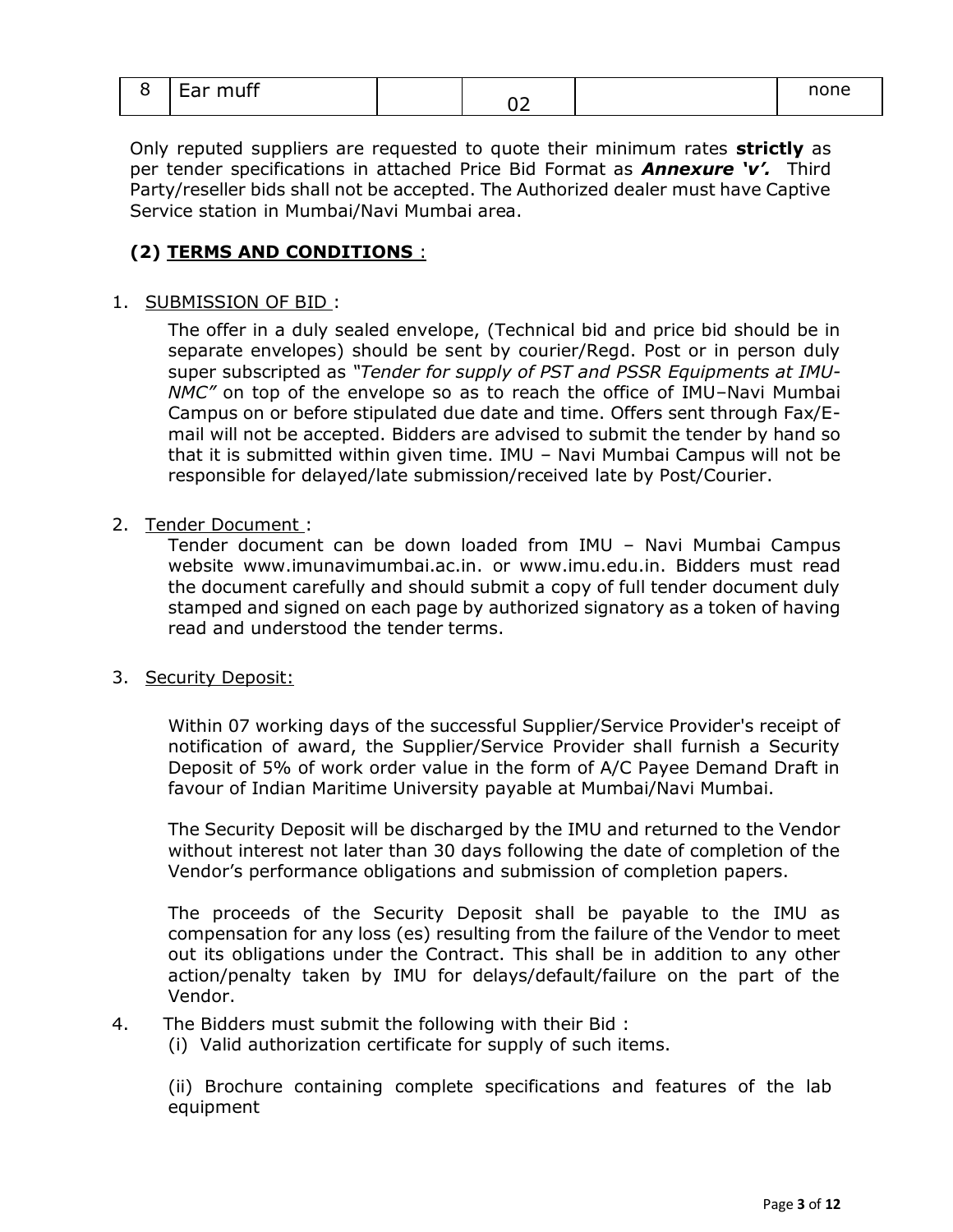(iii) List of authorized service center in Mumbai / Navi Mumbai if applicable for any items.

(iv)Copy of tender document stamped and signed on each page.

- 5. Offer must be on letterhead of agency and strictly as per price bid format attached herewith as annexure 'v'
- 6. Authorization certificate from OEM and brochure if applicable for items.
- 7. Discounts/ corporate discount, Delivery period, Guarantee/Warranty period/Extended Warranty, Taxes, or any other financial term must be clearly mentioned in the offer. If taxes are not mentioned then rates will be considered as inclusive of all.
- 8. List of standard accessories, which comes with new equipment, must be clearly mentioned with quantity.

## 9. NOTE :

Interested Bidders must ensure about availability of sufficient authorized service and maintenance network located in Navi-Mumbai for providing prompt service support as and when required. Kindly enclose address and contact numbers of such authorized workshops.

- 10. A bidder having more than one option which meets the basic specifications may submit quote for each option separately in same bid.
- 11. Tender Opening :

Tenders shall be opened on as per schedule date and time at IMU – Navi Mumbai Campus in the presence of the bidders or their authorized representatives who choose to attend the same. Camera/mobile phones etc. are strictly prohibited during the process of tender opening.

12. Award of Tender :

Tender shall be considered for awarding to an eligible agency that quoted lowest rates subject to matching quality and tender specifications. However, IMU – Navi Mumbai Campus Committee reserves the right to choose, accept or reject any or all offers, in full or parts, at any stage, cancel the tender without assigning any reason thereof. Kindly note that Bids shall be evaluated as per tender specifications; hence bidders are advised to offer their equipment model and quote accordingly. No submission shall be entertained after bid opening.

13. Validity of the Tender :

Bids shall be valid for a period of 60 days from the date of opening of the tender.

14. Delivery Period :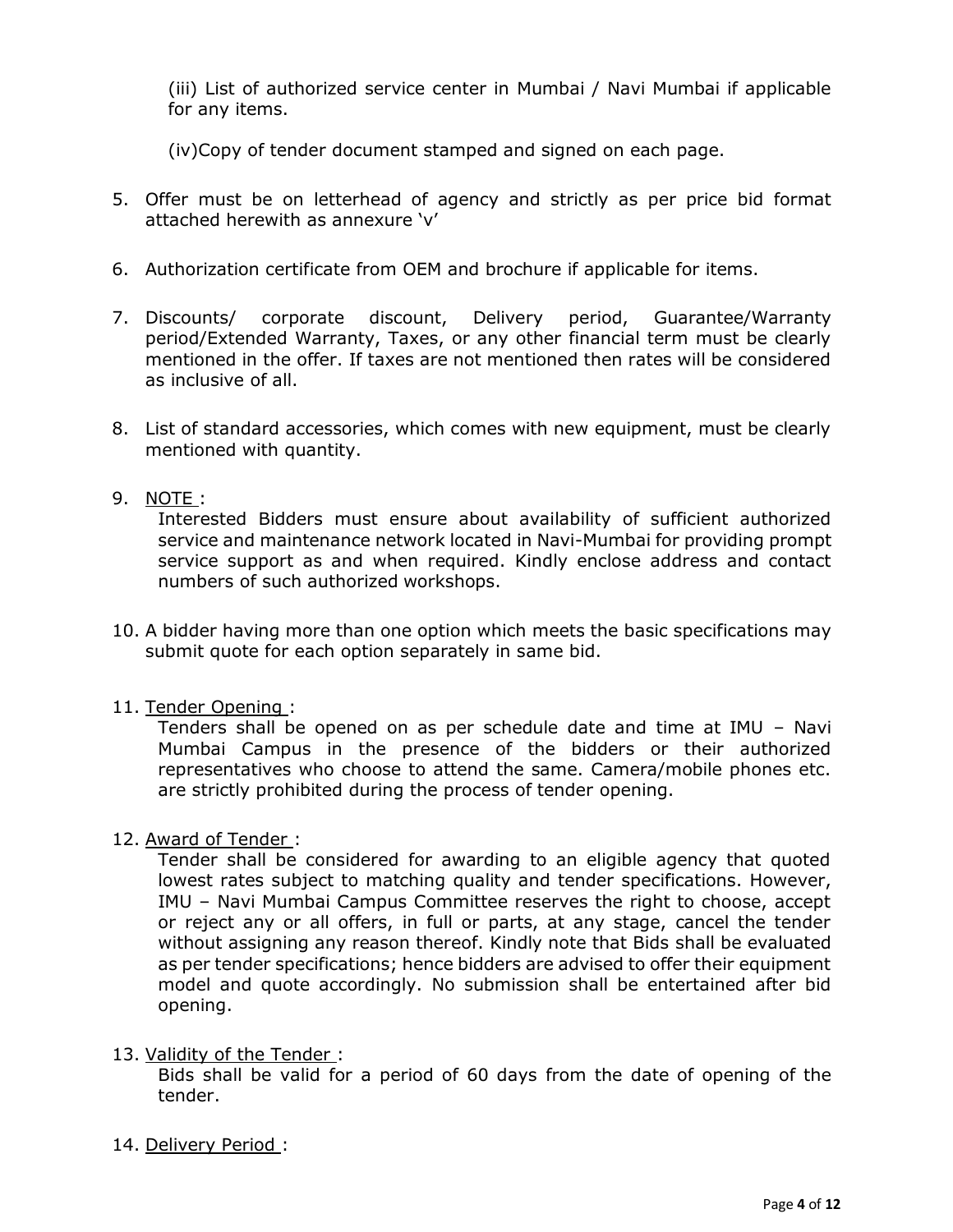The goods/items are required to be delivered within 15 days from the date of supply order during working days except all Saturday, Sunday & Gazetted Holidays.

## 15. Penalty for delayed Services/LD :

Delayed delivery beyond delivery period agreed will be liable for liquidated damages @ 0.5% of order value per week delay or part thereof subject to a maximum of 5% of supply order value. Such money will be deducted from any amount due or which may become due to supplier.

## 16. Payment Terms :

100% payment shall be released within 10 days by cheque/ online transfer after receipt & acceptance of ordered item in good condition on submission of pre-receipted bill. Bidders are to provide bank account details of the company for online transfer of payment in the prescribed MANDATE FORM attached.

## 17. Jurisdiction :

Disputes, legal matters, court matters, if any, shall be subject to Navi Mumbai Jurisdiction only.

#### 18. Arbitration :

In the event of any dispute arising between IMU – Navi Mumbai Campus and the agency in any matter covered by this contract or arising directly or indirectly there from or connected or concerned with the said rate contact, the matter shall be referred to the IMU – Navi Mumbai Campus who may himself act as sole arbitrator or may name as sole arbitrator an officer of IMU – Navi Mumbai Campus notwithstanding the fact that such officer has been directly or indirectly associated with this rate contract and the provisions of the Indian Arbitration Act shall apply to such arbitration. The agency expressly agrees that the arbitration proceedings shall be held at IMU – Navi Mumbai Campus and the decision given by the arbitrator shall be binding for the both the parties. The arbitration and Conciliation Act of 1996 as amended from time to time shall govern the Arbitration proceedings

## **(3) Guarantee/Warranty and Damages**

## *Guarantee/Warranty Terms:*

- a) The successful Bidder has to warrant that the Goods supplied under this Contract are new, unused, of the most recent or current models and incorporate all recent improvements in design and materials unless provided otherwise in the Contract.
- b) The successful Bidder further have to warrant that the Goods supplied under this Contract shall have no defect arising from design, materials or workmanship (except when the design and/or material is required by the Tender Inviting Authority's specifications) or from any act or omission of the successful Bidder, that may develop under normal use of the supplied goods.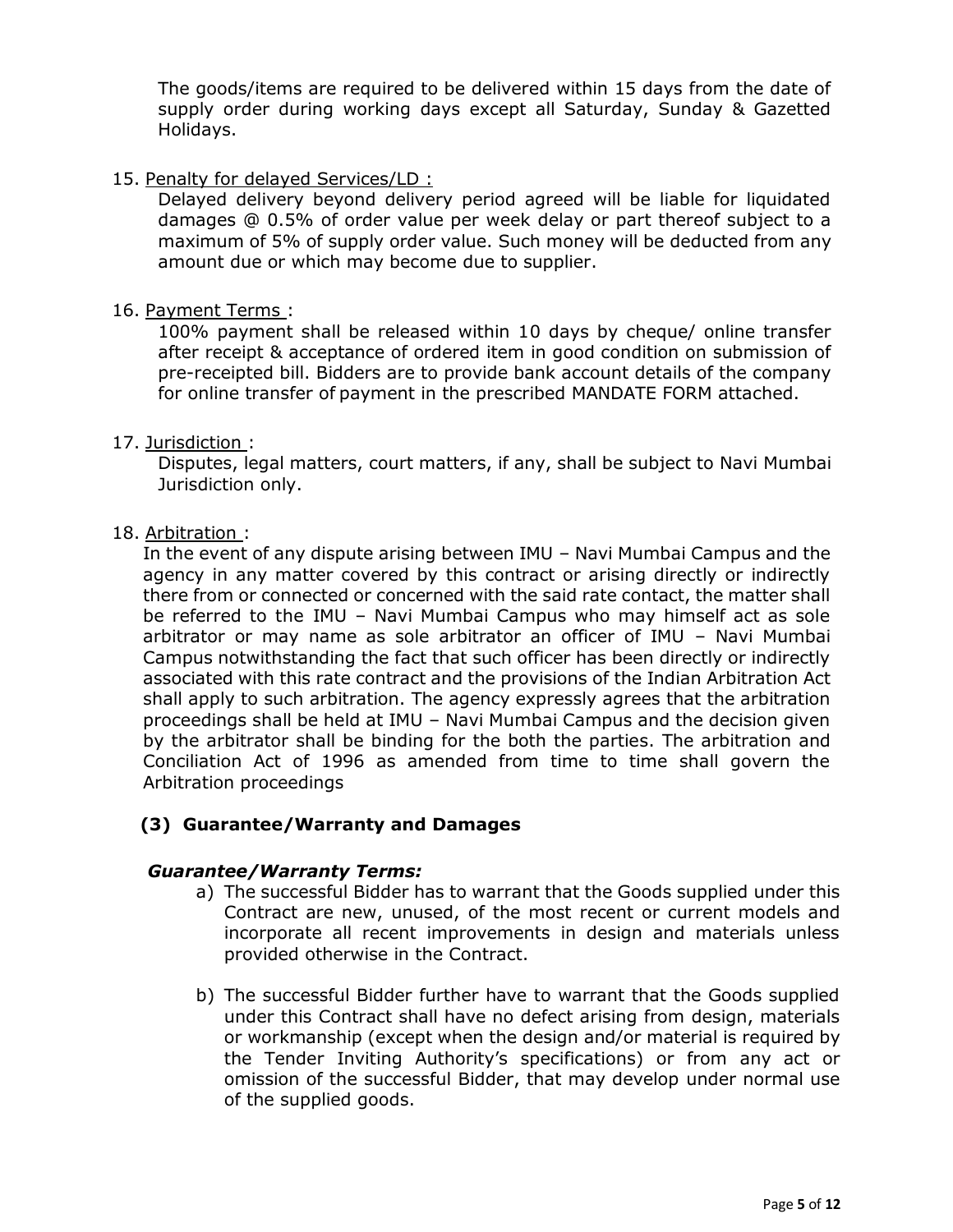- c) All the equipment including the accessories supplied as per the technical specification as mentioned in the bidding document should carry comprehensive warranty (including all spares, accessories and consumables) for a period mentioned in this document in the first instance. During this period, the successful Bidder shall replace all defective parts / accessories / consumables and attend to all repairs/break. The cost of spare parts for all replacements has to be borne by the successful Bidder during the period of comprehensive warranty. The items which are not covered under warranty should be clearly mentioned along with rate of the items.
- d) The Bidder shall attend any number of break down/repair calls as and when informed by the institute authority.
- e) The equipment which requires calibration post repairs will have to be calibrated at the cost of supplier.

## **i. Warranty Period:**

- a) The "Complete System" shall remain under warranty period of 1 years from the date of purchase.
- b) During warranty period of 1 years, bidder shall provide free on site repair/free repairs with transportation at his cost.
- c) Warranty not applicable for respirator, goggles, repair tape, anti dust mark, ear -muff.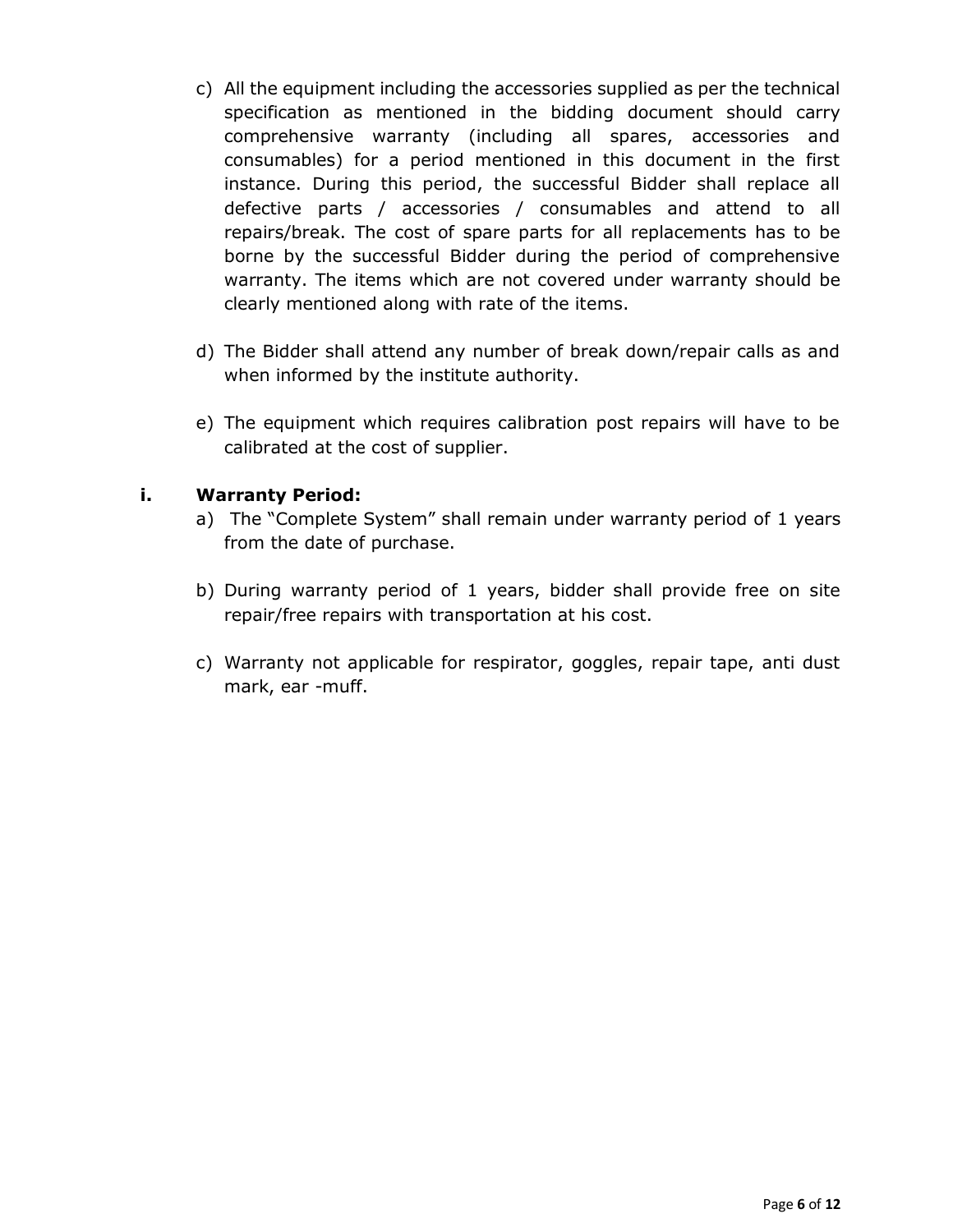# **ANNEXURE-I**

# **COMPLIANCE SHEET**

|                |                                 | <b>SPECIFICATIONS</b> |                 |                | <b>Compliance</b><br>(Yes/No) |
|----------------|---------------------------------|-----------------------|-----------------|----------------|-------------------------------|
| S.<br>No       | <b>ITEMS</b>                    | <b>SIZE</b>           | <b>QUANTITY</b> | <b>REMARKS</b> | To be filled<br>by bidder     |
| $\mathbf{1}$   | MOB marker                      |                       | 01              |                |                               |
| $\overline{2}$ | <b>LTA</b>                      |                       | 01              |                |                               |
| 3              | Respirator                      |                       | 02              |                |                               |
| $\overline{4}$ | L Raft repair tapes and<br>glue |                       | 50              |                |                               |
| 5              | <b>Fall Arrester</b>            |                       | 01              |                |                               |
| 6              | Safety Goggles                  |                       | 02              |                |                               |
| $\overline{7}$ | Anti dust mask                  |                       | 02              |                |                               |
| 8              | Ear muff                        |                       | 02              |                |                               |

Date: Date: **Bidder's Signature with** 

seal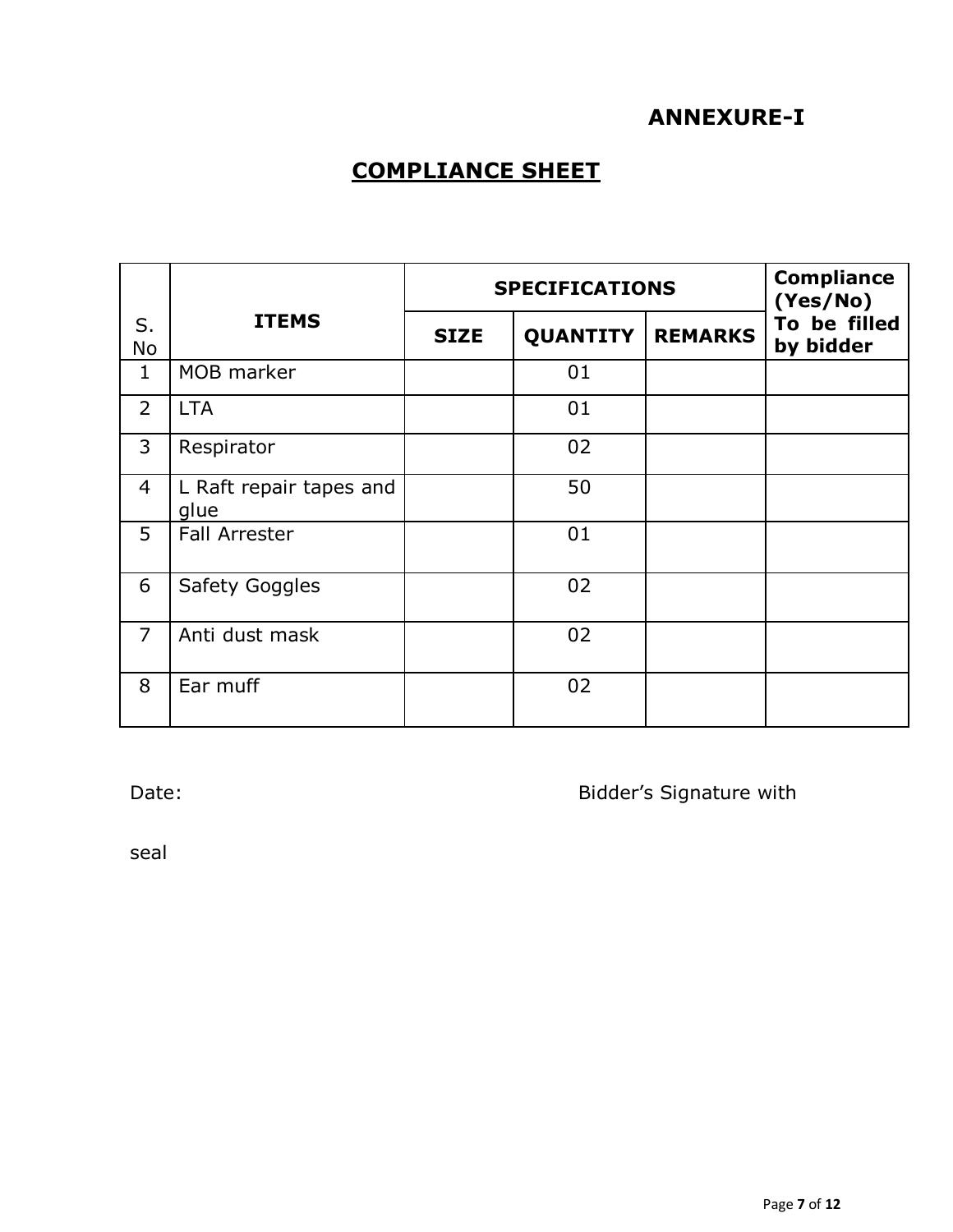# **ANNEXURE – II**

# **DECLARATION BY THE BIDDER**

(Must be on letter head of agency duly stamped and signed)

I/We **hereby** state that we have gone through and understood the Tender Document of tender enquiry floated by IMU – Navi Mumbai Campus for supply of PST and PSSR Equipments. Our Bid has been prepared accordingly in compliance with the requirement stipulated in the said document.

We are submitting a copy of Tender Document marked "Original" as part of our Bid, duly signed and stamped on each page in token of our acceptance of all terms and conditions.

I/we further state that content of tender document including all technical specifications, scope of work, terms and conditions of tender have been carefully read and understood by me/us.

I/We state that there are sufficient authorized service and maintenance network with sufficient infrastructure and skilled workforce in Navi Mumbai area for providing best and prompt service support as and when required. Address and contact numbers of such authorized workshops has been enclosed.

I/We ………………………………………………………………declare on solemn affirmation that whatever information submitted in this tender is true and correct to the best of my/ our knowledge and belief. I/we hereby certify that my / our firm has never been disqualified/ blacklisted by any office /Department / undertaking of the state / central Govt. of India at any time for unsatisfactory supply of stores/ services of any description.

(Signature of Bidder with seal of the firm)

Date:

Place: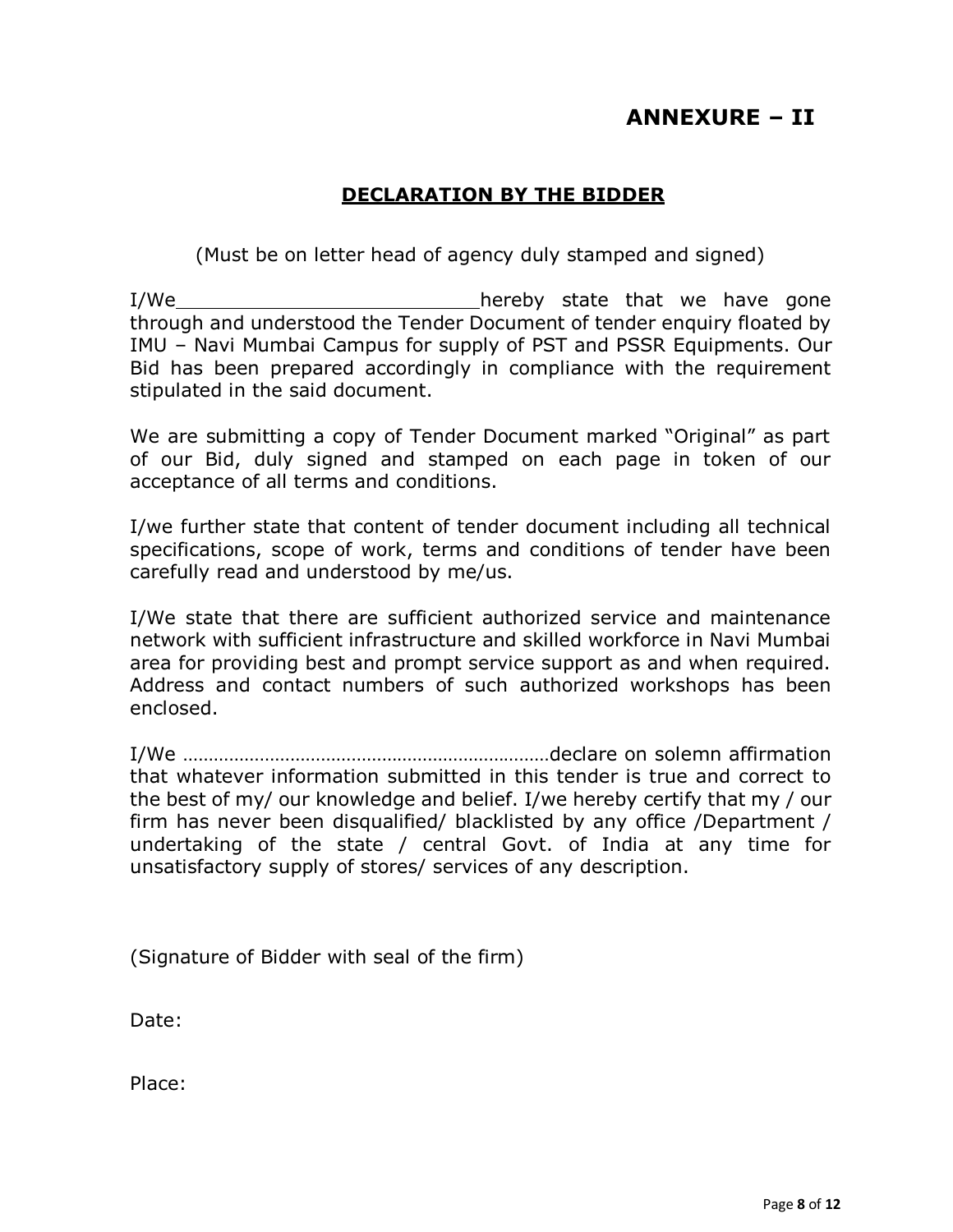# **ANNEXURE-III**

# **CHECK LIST FOR TECHNICAL BID**

Name of Dealer with Address:

| SI.<br>No. | Documents to be checked                                                                                                  | Yes/<br>No/<br><b>NA</b> | Page No.<br>οf<br>submitted<br>tender | Remark<br>s, if<br>any |
|------------|--------------------------------------------------------------------------------------------------------------------------|--------------------------|---------------------------------------|------------------------|
| 1.         | Duly filled compliance sheet meeting all<br>the specifications                                                           |                          |                                       |                        |
| 2.         | Tender document Duly filled, serially<br>numbered, stamped and signed on each<br>page                                    |                          |                                       |                        |
| 3.         | Authorisation certificate from OEM                                                                                       |                          |                                       |                        |
| 4.         | Details of OEM authorized Servicing<br>Workshops in Mumbai/ Navi Mumbai                                                  |                          |                                       |                        |
| 5.         | Copy of GST Registration certificate and<br>PAN Card of agency/ proprietor                                               |                          |                                       |                        |
| 6.         | Complete details of Dealer's bank account<br>of agency for online transfer of payment in<br>the prescribed MANDATE FORM. |                          |                                       |                        |

Date: Date: Bidder's Signature with

seal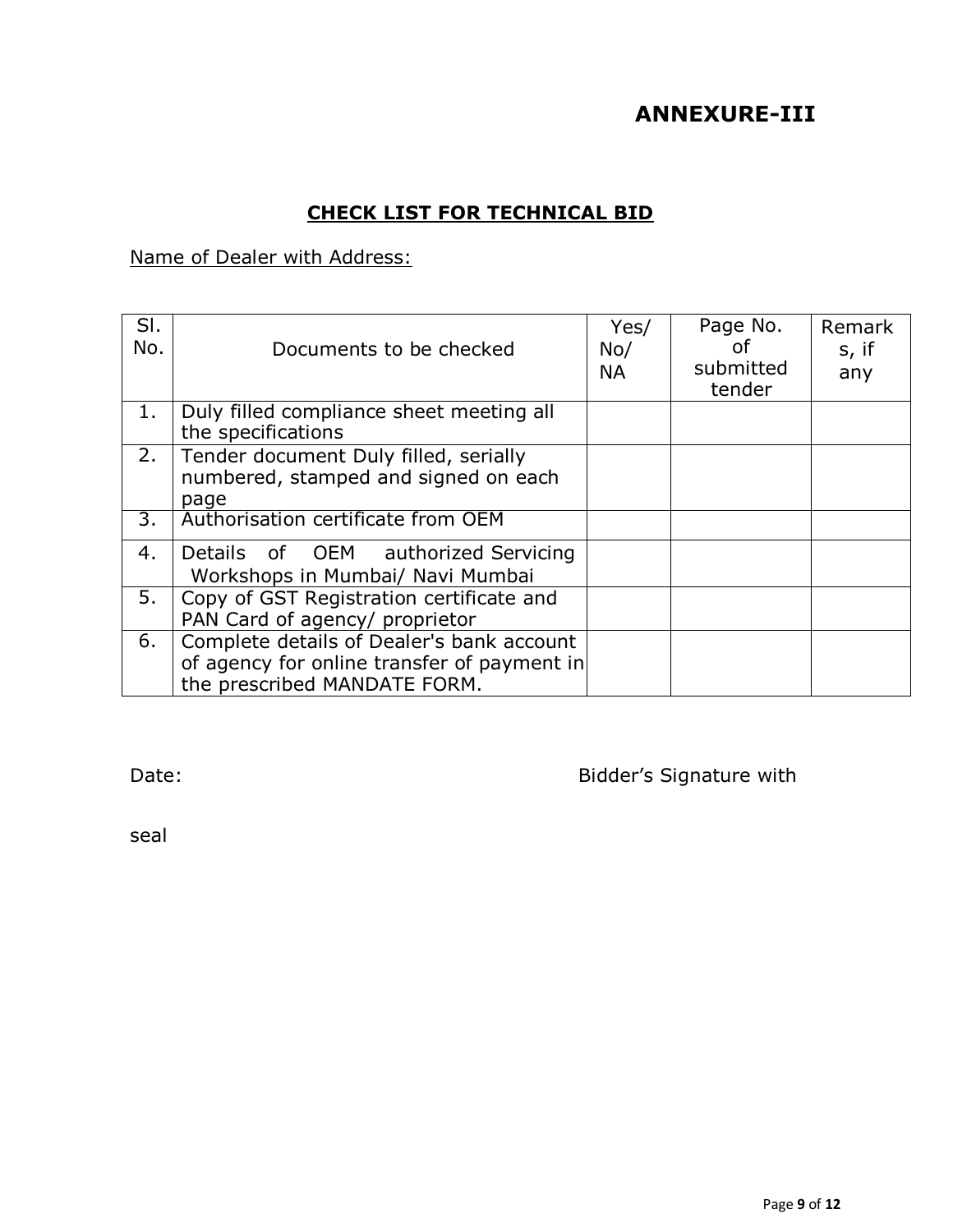## **ANNEXURE-IV**

# **GENERAL INFORMATION ABOUT THE BIDDER**

|                  | <b>Description</b>                                                                                                                           | <b>Details</b> |
|------------------|----------------------------------------------------------------------------------------------------------------------------------------------|----------------|
| SI.No.           |                                                                                                                                              |                |
| 1.               | Name of the Agency                                                                                                                           |                |
| 2.               | Postal Address                                                                                                                               |                |
| $\overline{3}$ . | Telephone Number (Landline/Mobile)                                                                                                           |                |
| 4.               | E-mail address & URL                                                                                                                         |                |
| $\overline{5}$ . | and designation of the<br>Name<br>representative of the Bidder to whom<br>all reference shall be made to expedite<br>technical co-ordination |                |
| $\overline{6}$   | Has the company/firm to pay arrear of<br>income tax? if yes, up to what amount                                                               |                |
| 7.               | Has any Govt. Dept./Undertaking ever<br>debarred<br>the company/firm from<br>supplying stores or services of any<br>description?             |                |
| 8.               | Any other Information                                                                                                                        |                |
| 9.               | Address and Contact Numbers<br><b>of</b><br>authorized Service Stations in Navi<br>Mumbai.                                                   |                |
| 10.              | Details of Bank Account of<br>Agency (for online transfer of<br>payment) in the prescribed<br>MANDATE FORM.                                  |                |

Date: Case of the Contractor of Tenderer's Signature with

seal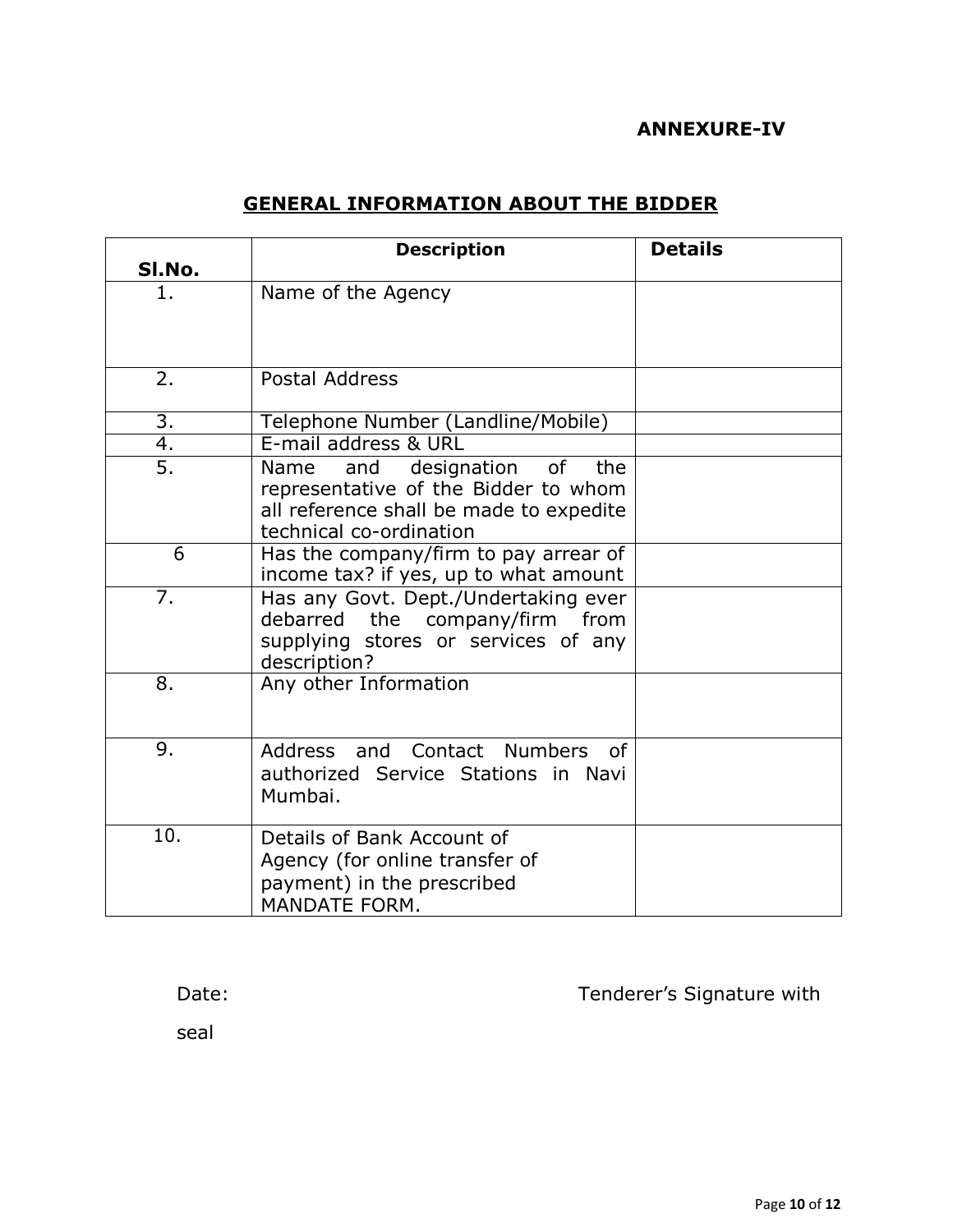**Annexure-v**

# **TENDER FOR SUPPLY OF PST AND PSSR EQUIPMENTS. AT INDIAN MARITIME UNIVERSITY- NAVI MUMBAI CAMPUS**



## **TENDER No: IMU-NMC/PST and PSSR Items/2020/0013**

| S.<br><b>No</b> | <b>EQUIPMENT</b>             | QUANTITIY | <b>RATE PER</b><br><b>ITEM</b> | Total Rate* |
|-----------------|------------------------------|-----------|--------------------------------|-------------|
| $\mathbf{1}$    | Mob marker                   | 01        |                                |             |
| $\overline{2}$  | <b>LTA</b>                   | 01        |                                |             |
| 3               | Respirator                   | 02        |                                |             |
| $\overline{4}$  | L Raft repair tape and glue. | 50        |                                |             |
| 5               | <b>Fall Arrester</b>         | 01        |                                |             |
| 6               | Safety Goggles               | 02        |                                |             |
| $\overline{7}$  | Anti dust mask               | 02        |                                |             |
| 8               | Ear muff                     | 02        |                                |             |

## **Issue Date: 15/12/2020 PRICE BID**

Strike out the box where the firm has not quoted

**\***The rates quoted above should be only the unit price (*i.e. inclusive of basic price, packing, transportation and any other charges*) and **exclusive** of applicable GST and any cess on GST. L1 bidder will be decided on the basis of unit price only.

Signature

Name

Place:

Date: **Official Seal**